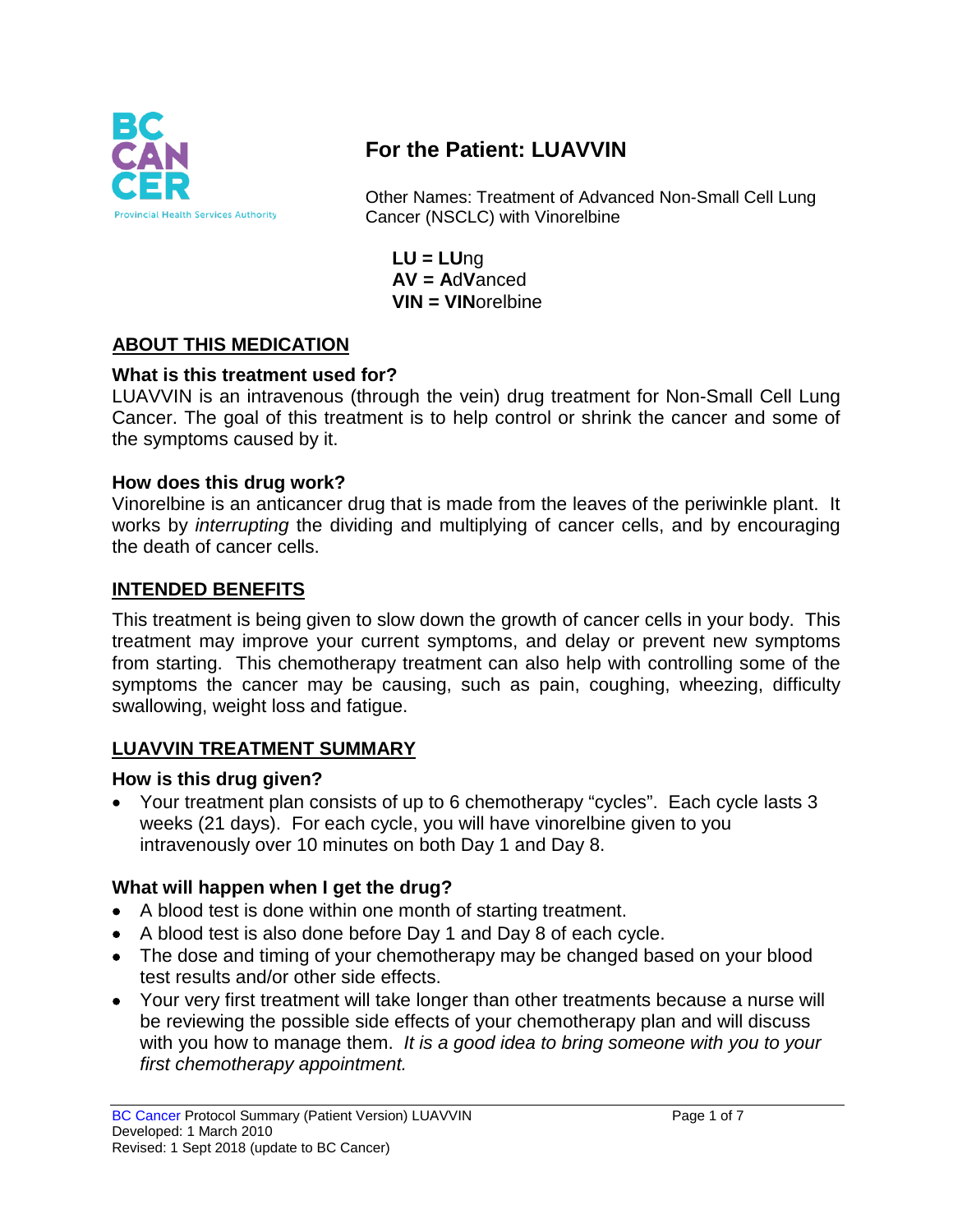## **LUAVVIN TREATMENT PROTOCOL**

**Start Date: \_\_\_\_\_\_\_\_\_\_\_\_\_\_\_\_\_\_\_\_\_\_\_\_\_\_\_\_**

## **Cycle 1:**

| Day 1             | Day 2     | Day 3  | Day 4     | Day 5     | Day 6         | Day 7     |
|-------------------|-----------|--------|-----------|-----------|---------------|-----------|
| <b>Blood Test</b> | <b>No</b> | No     | <b>No</b> | <b>No</b> | <b>No</b>     | <b>No</b> |
| Vinorelbine       | chemo     | chemo  | chemo     | chemo     | chemo         | chemo     |
| Day 8             | Day 9     | Day 10 | Day 11    | Day 12    | Day 13        | Day 14    |
| <b>Blood Test</b> | No        | No     | <b>No</b> | No        | <b>No</b>     | <b>No</b> |
| Vinorelbine       | chemo     | chemo  | chemo     | chemo     | chemo         | chemo     |
| Day 15            | Day 16    | Day 17 | Day 18    | Day 19    | <b>Day 20</b> | Day 21    |
| No                | <b>No</b> | No     | <b>No</b> | No        | <b>No</b>     | <b>No</b> |
| Chemo             | chemo     | chemo  | chemo     | chemo     | chemo         | chemo     |

**This 21-day cycle will repeat 3-5 more times**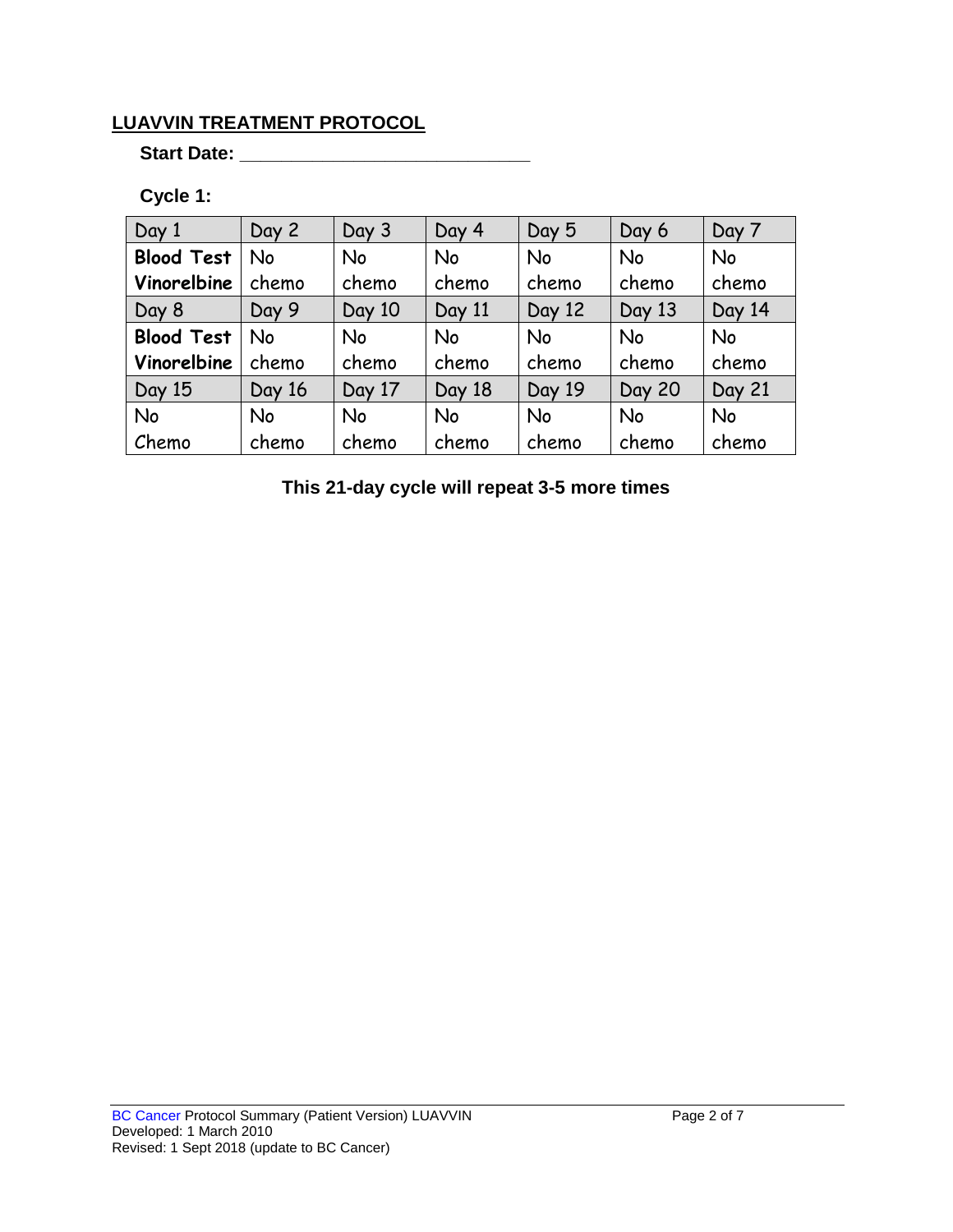## **CHEMOTHERAPY SIDE EFFECTS AND MANAGEMENT**

## **Are there any risks?**

• Unexpected and unlikely side effects can occur with any drug treatment. The ones listed below are particularly important for you to be aware of.

| <b>SERIOUS SIDE EFFECTS</b>                                                                                                                                                                                                                                                                                                 | <b>How common</b><br>Is it? | <b>MANAGEMENT</b>                                                                                                                                                                                                                                                                                                                |
|-----------------------------------------------------------------------------------------------------------------------------------------------------------------------------------------------------------------------------------------------------------------------------------------------------------------------------|-----------------------------|----------------------------------------------------------------------------------------------------------------------------------------------------------------------------------------------------------------------------------------------------------------------------------------------------------------------------------|
| Your white blood cells may<br>decrease 7-10 days after your<br>treatment. They usually return<br>to normal 2-3 weeks after your<br>last treatment. White blood<br>cells protect your body by<br>fighting bacteria (germs) that<br>cause infection. When they<br>are low, you are at greater<br>risk of having an infection. | Very common                 | To help prevent infection:<br>Wash your hands often and always after using the bathroom.<br>Avoid crowds and people who are sick.<br>Call your doctor <i>immediately</i> at the first sign of an <i>infection</i><br>such as fever (over 100°F or 38°C by an oral thermometer),<br>chills, cough or burning when you pass urine. |
| Vinorelbine burns if it leaks<br>under the skin.                                                                                                                                                                                                                                                                            | Very rare                   | Tell your nurse <i>immediately</i> if you feel pain, burning, stinging, or any<br>other change while the drug is being given.                                                                                                                                                                                                    |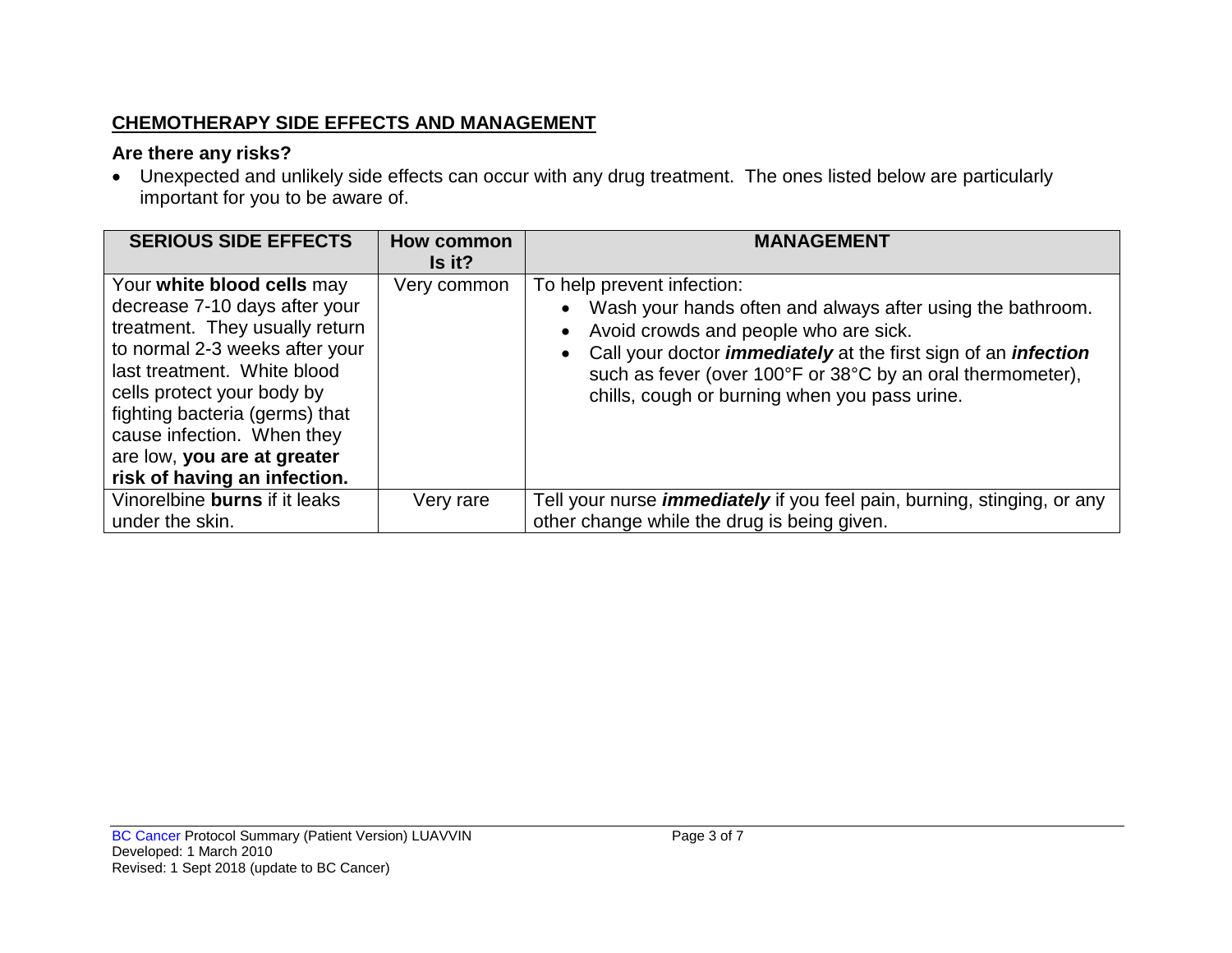| <b>OTHER SIDE EFFECTS</b>                                                                                                                                                                                              | <b>How Common</b><br>Is It? | <b>MANAGEMENT</b>                                                                                                                                                                                                                                                                                                                                   |
|------------------------------------------------------------------------------------------------------------------------------------------------------------------------------------------------------------------------|-----------------------------|-----------------------------------------------------------------------------------------------------------------------------------------------------------------------------------------------------------------------------------------------------------------------------------------------------------------------------------------------------|
| <b>Constipation or diarrhea may</b><br>occur.                                                                                                                                                                          | Common                      | To help constipation:<br>Exercise if you can.<br>Drink plenty of liquids (8 cups a day).<br>Try ideas in "Suggestions for Dealing with Constipation".<br>To help diarrhea:<br>Drink plenty of liquids.<br>Eat and drink often in small amounts.<br>Avoid high fibre foods as outlined in "Food Ideas to Help with<br>Diarrhea during Chemotherapy". |
| <b>Tiredness</b> or lack of energy<br>may occur.                                                                                                                                                                       | Common                      | Do not drive a car or operate machinery if you are feeling tired.<br>$\bullet$<br>Try the ideas in "Your Bank of Energy Savings: How People with<br>Cancer can Handle Fatigue".                                                                                                                                                                     |
| Pain or tenderness may<br>occur where the needle was<br>placed in your vein within 1-2<br>days after treatment. This may<br>extend all the way up the arm.<br>Sometimes pain may occur<br>where the cancer is located. | Common                      | Apply warm compresses or soak in warm water for 15-20 minutes<br>several times a day.<br>For minor pain, take acetaminophen (eg: TYLENOL®).<br>See your doctor if the pain continues to bother you.                                                                                                                                                 |
| <b>Numbness or tingling of the</b><br>fingers or toes may occur.<br>This will slowly return to<br>normal once your treatments<br>are over. This may take<br>several months.                                            | Common                      | Be careful when handling items that are sharp, hot or cold.<br>$\bullet$<br>Tell your doctor at your next visit, especially if you have trouble<br>with buttons, writing, or picking up small objects.                                                                                                                                              |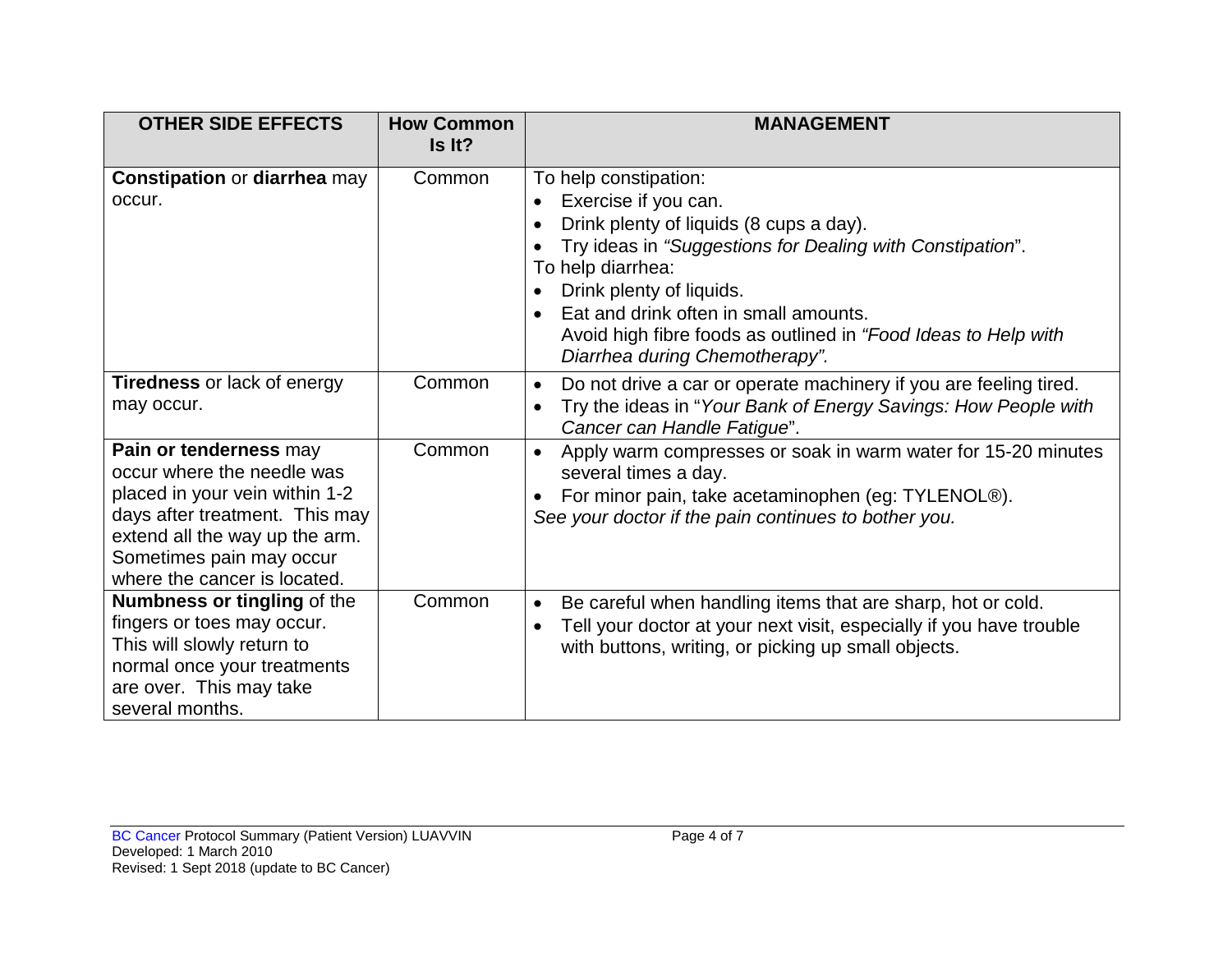| <b>OTHER SIDE EFFECTS</b>                                                                                                                                                                               | <b>How Common</b><br>Is It? | <b>MANAGEMENT</b>                                                                                                                                                                                                                                                                                                                                                                                                                                                                                                                                                               |
|---------------------------------------------------------------------------------------------------------------------------------------------------------------------------------------------------------|-----------------------------|---------------------------------------------------------------------------------------------------------------------------------------------------------------------------------------------------------------------------------------------------------------------------------------------------------------------------------------------------------------------------------------------------------------------------------------------------------------------------------------------------------------------------------------------------------------------------------|
| Nausea and vomiting may<br>occur after your treatment.<br>Most people have little or no<br>nausea.                                                                                                      | Uncommon                    | You may be given a prescription for anti-nausea drug(s) to take<br>before your chemotherapy treatment and/or at home. It is easier to<br>prevent nausea than to treat it once it has happened, so follow<br>directions closely.<br>Drink plenty of liquids.<br>Eat and drink often in small amounts.<br>$\bullet$<br>Try the ideas in "Food Choices to Control Nausea".<br>Be sure to let your doctor know if you have nausea or vomiting later<br>than 24 hours after your treatment.                                                                                          |
| Hair loss sometimes occurs. If<br>there is hair loss, your hair will<br>grow back once you stop<br>treatment. Colour and texture<br>may change.                                                         | Uncommon                    | Use a gentle shampoo and soft brush.<br>Care should be taken with use of hair spray, bleaches, dyes and<br>$\bullet$<br>perms.<br>Refer to the pamphlet For the Patient: "Hair loss due to<br>$\bullet$<br>chemotherapy".                                                                                                                                                                                                                                                                                                                                                       |
| Fever may occur shortly after<br>treatment with Vinorelbine.<br>Fever should last no longer<br>than 24 hours.                                                                                           | Uncommon                    | Take acetaminophen (eg: TYLENOL®) every 3-4 hours.<br>$\bullet$<br>Fever which occurs more than 48 hours after treatment may be<br>the sign of an infection. See details above.                                                                                                                                                                                                                                                                                                                                                                                                 |
| Sore mouth may occur a few<br>days after treatment. Mouth<br>sores can occur on the tongue,<br>the sides of the mouth or in the<br>throat. Mouth sores or<br>bleeding gums can lead to an<br>infection. | Rare                        | Brush your teeth gently after eating and at bedtime with a very soft<br>$\bullet$<br>toothbrush. If your gums bleed, use gauze instead of a brush.<br>Use baking soda instead of toothpaste.<br>Make a mouthwash with 1/2 teaspoon baking soda or salt in 1 cup<br>$\bullet$<br>warm water and rinse several times a day.<br>Try soft, bland foods like puddings, milkshakes and cream soups.<br>$\bullet$<br>Avoid spicy, crunchy or acidic food, and very hot or cold foods.<br>$\bullet$<br>Call your doctor if you are having difficulty eating or drinking due<br>to pain. |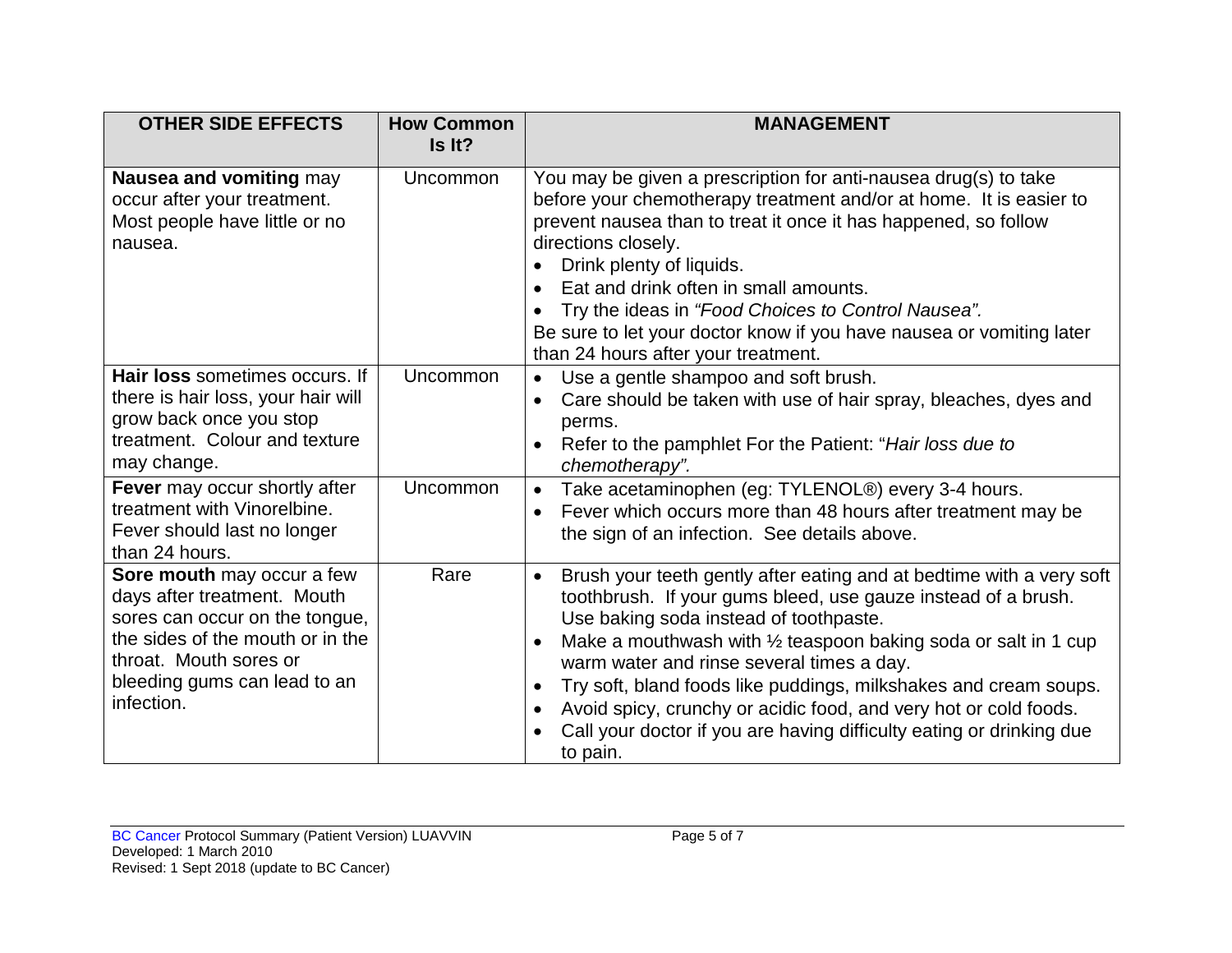## **INSTRUCTIONS FOR THE PATIENT**

## **What other drugs can interact with LUAVVIN?**

- Other drugs may interact with vinorelbine. Tell your doctor if you are taking any other drugs as you may need extra blood tests, your dose may need to be changed.
- Check with your doctor or pharmacist before you start taking any new prescription or non-prescription drugs.

## **Other important things to know:**

- The drinking of alcohol (in small amounts) does not appear to affect the safety or usefulness of this treatment.
- This treatment may damage sperm and may cause harm to the baby if used during pregnancy. It is best to use *birth control* while you are undergoing treatment. Tell your doctor right away if you or your partner becomes pregnant. Do not breast feed during treatment.
- Tell all doctors or dentists you see that you being treated with vinorelbine before you receive treatment of any form.

# **SEE YOUR DOCTOR OR GET EMERGENCY HELP IMMEDIATELY IF YOU HAVE:**

- Signs of an **infection** such as fever (over 100°F or 38°C by an oral thermometer); chills, cough, pain or burning when you pass urine.
- Signs of a **stroke** such as sudden onset of severe headache, eyesight changes, slurred speech, loss of coordination, weakness or numbness in arm or leg.
- Signs of **bleeding problems** such as black, tarry stools; blood in urine or pinpoint red spots on skin.
- Signs of an **allergic reaction** (rare) soon after a treatment including dizziness, fast heartbeat, face swelling or breathing problems.
- Signs of a **blood clot** such as tenderness or hardness over a vein, calf swelling and tenderness, sudden onset of cough, chest pain or shortness of breath.
- Signs of **heart problems** such as fast or uneven heartbeat.

#### **SEE YOUR DOCTOR AS SOON AS POSSIBLE (DURING OFFICE HOURS) IF YOU HAVE:**

- Signs of **heart problems** such as shortness of breath or difficulty breathing, swelling of feet or lower legs.
- Signs of **anemia** such as unusual tiredness or weakness.
- **Trouble in walking**.
- **Blood in your urine**.
- Signs of **liver problems** such as yellow eyes or skin, white or clay-coloured stools.